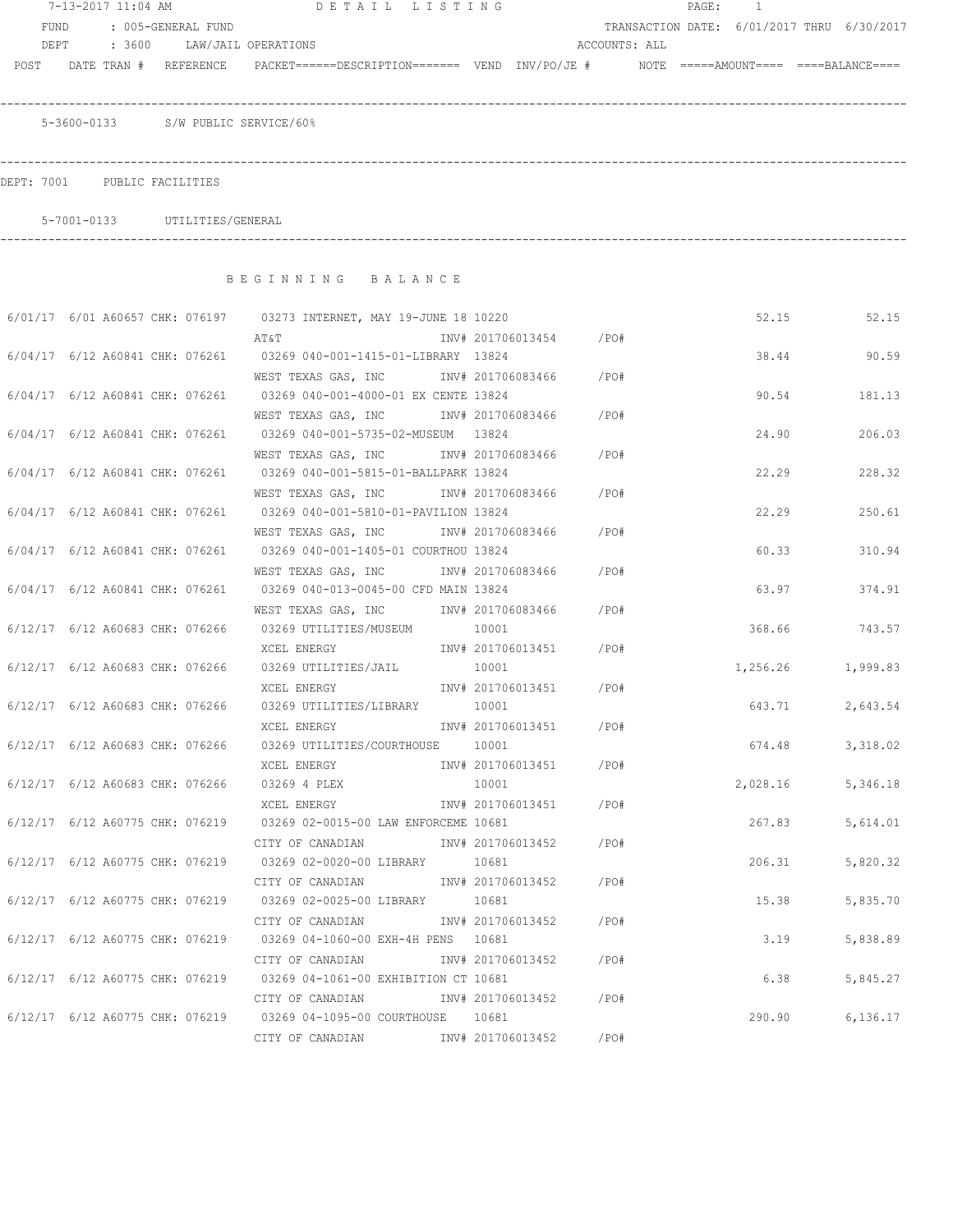| 7-13-2017 11:04 AM |                               |  |                          | DETAIL LISTING                                                                                        |                                 | PAGE :                                     | 2 |          |               |
|--------------------|-------------------------------|--|--------------------------|-------------------------------------------------------------------------------------------------------|---------------------------------|--------------------------------------------|---|----------|---------------|
| FUND               |                               |  | : 005-GENERAL FUND       |                                                                                                       |                                 | TRANSACTION DATE: 6/01/2017 THRU 6/30/2017 |   |          |               |
| DEPT               |                               |  | : 7001 PUBLIC FACILITIES |                                                                                                       |                                 | ACCOUNTS: ALL                              |   |          |               |
| POST               | DATE TRAN # REFERENCE         |  |                          | PACKET======DESCRIPTION========  VEND   INV/PO/JE #          NOTE  =====AMOUNT====  ====BALANCE====   |                                 |                                            |   |          |               |
|                    |                               |  |                          | $6/12/17$ $6/12$ A60775 CHK: 076219 03269 04-1096-00 COURTHOUSE #2 10681<br>CITY OF CANADIAN          | INV# 201706013452 /PO#          |                                            |   | 253.77   | 6,389.94      |
|                    |                               |  |                          | $6/12/17$ $6/12$ A60775 CHK: 076219 03269 05-0865-01 RVPM<br>CITY OF CANADIAN                         | 10681<br>INV# 201706013452 /PO# |                                            |   | 190.93   | 6,580.87      |
|                    |                               |  |                          | $6/12/17$ $6/12$ A60775 CHK: 076219 03269 05-0866-01 RVPM<br>CITY OF CANADIAN                         | 10681<br>INV# 201706013452 /PO# |                                            |   | 149.93   | 6,730.80      |
|                    |                               |  |                          | 6/12/17 6/12 A60807 CHK: 076243 03269 OTHER METERS<br>NORTH PLAINS ELECTRIC CO- INV# 201706053455     | 12592                           | /PO#                                       |   | 1,547.79 | 8,278.59      |
|                    |                               |  |                          | 6/12/17 6/12 A60807 CHK: 076243 03269 GEM VOTING BOOTH<br>NORTH PLAINS ELECTRIC CO- INV# 201706053455 | 12592                           | /PO#                                       |   | 55.63    | 8,334.22      |
|                    |                               |  |                          | 6/30/17 6/30 A61040 CHK: 075634 03303 INTERNET SERVICE<br>AT&T                                        | 10220<br>INV# 201706303489 /PO# |                                            |   | 52.15    | 8,386.37      |
|                    |                               |  |                          | =============    JUNE  ACTIVITY          DB:            8,386.37     CR:                   0.00       |                                 |                                            |   | 8,386.37 |               |
|                    | 5-7016-0133 UTILITIES         |  |                          | BEGINNING BALANCE                                                                                     |                                 |                                            |   |          |               |
|                    |                               |  |                          | 6/12/17 6/12 A60683 CHK: 076266 03269 UTILITIES/CEMETERY 10001<br>XCEL ENERGY                         | INV# 201706013451 /PO#          |                                            |   | 10.19    | 10.19 10.19   |
| FUND: 010-AIRPORT  |                               |  |                          |                                                                                                       |                                 |                                            |   |          |               |
| DEPT: 7010         | AIRPORT                       |  |                          |                                                                                                       |                                 |                                            |   |          |               |
|                    | 5-7010-0133                   |  | UTILITIES                |                                                                                                       |                                 |                                            |   |          |               |
|                    |                               |  |                          | BEGINNING BALANCE                                                                                     |                                 |                                            |   |          |               |
|                    |                               |  |                          | 6/12/17 6/12 A60669 CHK: 001196 03271 AT&T<br>AT&T                                                    | 10220<br>INV# 201706063459 /PO# |                                            |   |          | 188.76 188.76 |
|                    |                               |  |                          | 6/12/17 6/12 A60673 CHK: 001198 03271 CITY OF CANADIAN<br>CITY OF CANADIAN                            | 10681<br>INV# 201706013453 /PO# |                                            |   | 3.19     | 191.95        |
|                    |                               |  |                          | 6/12/17 6/12 A60675 CHK: 001201 03271 AIRPORT<br>NORTH PLAINS ELECTRIC CO- INV# 201706053456 / PO#    | 12592                           |                                            |   | 503.33   | 695.28        |
|                    |                               |  |                          | =============    JUNE  ACTIVITY              DB:                    695.28      CR:                   |                                 | 0.00                                       |   | 695.28   |               |
|                    | FUND: 011-ROAD & BRIDGE PCT 1 |  |                          |                                                                                                       |                                 |                                            |   |          |               |

------------------------------------------------------------------------------------------------------------------------------------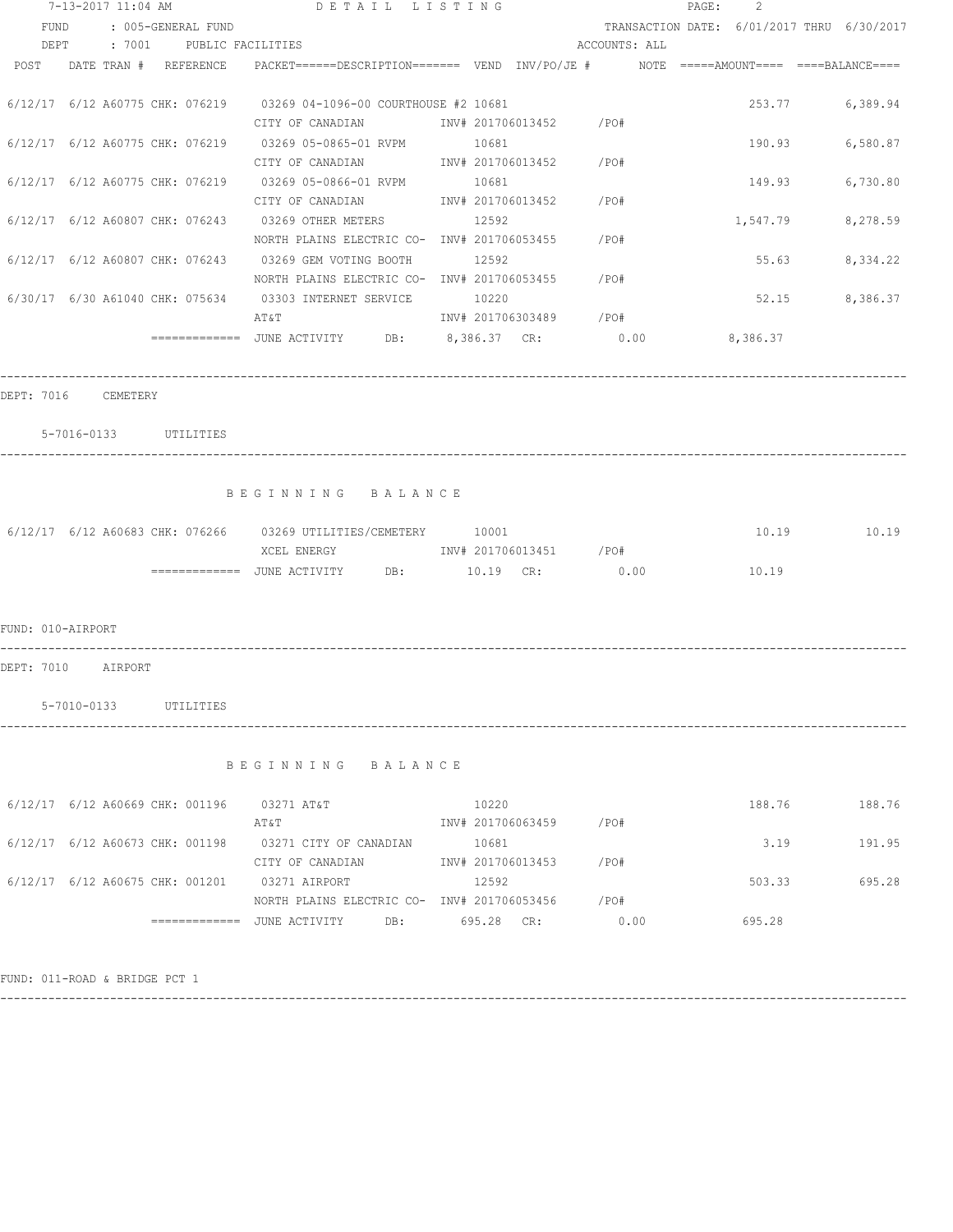|                                                                          | 7-13-2017 11:04 AM DETAIL LISTING                                                                               |               | PAGE: 3 |        |                                            |
|--------------------------------------------------------------------------|-----------------------------------------------------------------------------------------------------------------|---------------|---------|--------|--------------------------------------------|
| FUND : 011-ROAD & BRIDGE PCT 1                                           |                                                                                                                 |               |         |        | TRANSACTION DATE: 6/01/2017 THRU 6/30/2017 |
| DEPT : 4011 ROAD & BRIDGE 1                                              |                                                                                                                 | ACCOUNTS: ALL |         |        |                                            |
|                                                                          | POST DATE TRAN # REFERENCE PACKET======DESCRIPTION======= VEND INV/PO/JE # NOTE =====AMOUNT==== ====BALANCE==== |               |         |        |                                            |
| DEPT: 4011 ROAD & BRIDGE 1                                               |                                                                                                                 |               |         |        |                                            |
| 5-4011-0133 UTILITIES/PCT 1                                              |                                                                                                                 |               |         |        |                                            |
|                                                                          |                                                                                                                 |               |         |        |                                            |
|                                                                          | BEGINNING BALANCE                                                                                               |               |         |        |                                            |
| $6/04/17$ $6/12$ A60841 CHK: 076261 03269 040-001-3995-01-PCT 1 BA 13824 |                                                                                                                 |               |         |        | 63.45 63.45                                |
| 6/12/17 6/12 A60807 CHK: 076243 03269 PCT 1                              | WEST TEXAS GAS, INC MOTH 201706083466 / PO#<br>12592                                                            |               |         |        | 162.52 225.97                              |
|                                                                          | NORTH PLAINS ELECTRIC CO- INV# 201706053455 / PO#                                                               |               |         |        |                                            |
|                                                                          | ============= JUNE ACTIVITY DB: 225.97 CR: 0.00 225.97                                                          |               |         |        |                                            |
|                                                                          |                                                                                                                 |               |         |        |                                            |
| FUND: 012-ROAD & BRIDGE PCT 2                                            |                                                                                                                 |               |         |        |                                            |
| DEPT: 4012 ROAD & BRIDGE 2                                               |                                                                                                                 |               |         |        |                                            |
| 5-4012-0133 UTILITIES/PCT 2                                              |                                                                                                                 |               |         |        |                                            |
|                                                                          |                                                                                                                 |               |         |        |                                            |
|                                                                          | BEGINNING BALANCE                                                                                               |               |         |        |                                            |
| 6/12/17 6/12 A60807 CHK: 076243 03269 PCT 2                              | 12592                                                                                                           |               |         |        | 84.87 84.87                                |
|                                                                          | NORTH PLAINS ELECTRIC CO- INV# 201706053455 /PO#                                                                |               |         |        |                                            |
| 6/23/17 6/23 A61019 CHK: 075619 03291 PCT 2 PHONE 13882                  | WINDSTREAM 1NV# 201706223481 /PO#                                                                               |               |         |        | 78.64 163.51                               |
|                                                                          |                                                                                                                 |               |         |        |                                            |
|                                                                          |                                                                                                                 |               |         |        |                                            |
| FUND: 013-ROAD & BRIDGE PCT 3                                            |                                                                                                                 |               |         |        |                                            |
| DEPT: 4013 ROAD & BRIDGE 3                                               |                                                                                                                 |               |         |        |                                            |
| 5-4013-0133 UTILITIES/PCT 3                                              |                                                                                                                 |               |         |        |                                            |
|                                                                          |                                                                                                                 |               |         |        |                                            |
|                                                                          | BEGINNING BALANCE                                                                                               |               |         |        |                                            |
| 6/12/17 6/12 A60807 CHK: 076243 03269 PCT 3                              | 12592                                                                                                           |               |         |        | 128.89 128.89                              |
|                                                                          | NORTH PLAINS ELECTRIC CO- INV# 201706053455 / PO#                                                               |               |         |        |                                            |
|                                                                          |                                                                                                                 | 0.00          |         | 128.89 |                                            |
| FUND: 014-ROAD & BRIDGE PCT 4                                            |                                                                                                                 |               |         |        |                                            |
| DEPT: 4014 ROAD & BRIDGE 4                                               |                                                                                                                 |               |         |        |                                            |